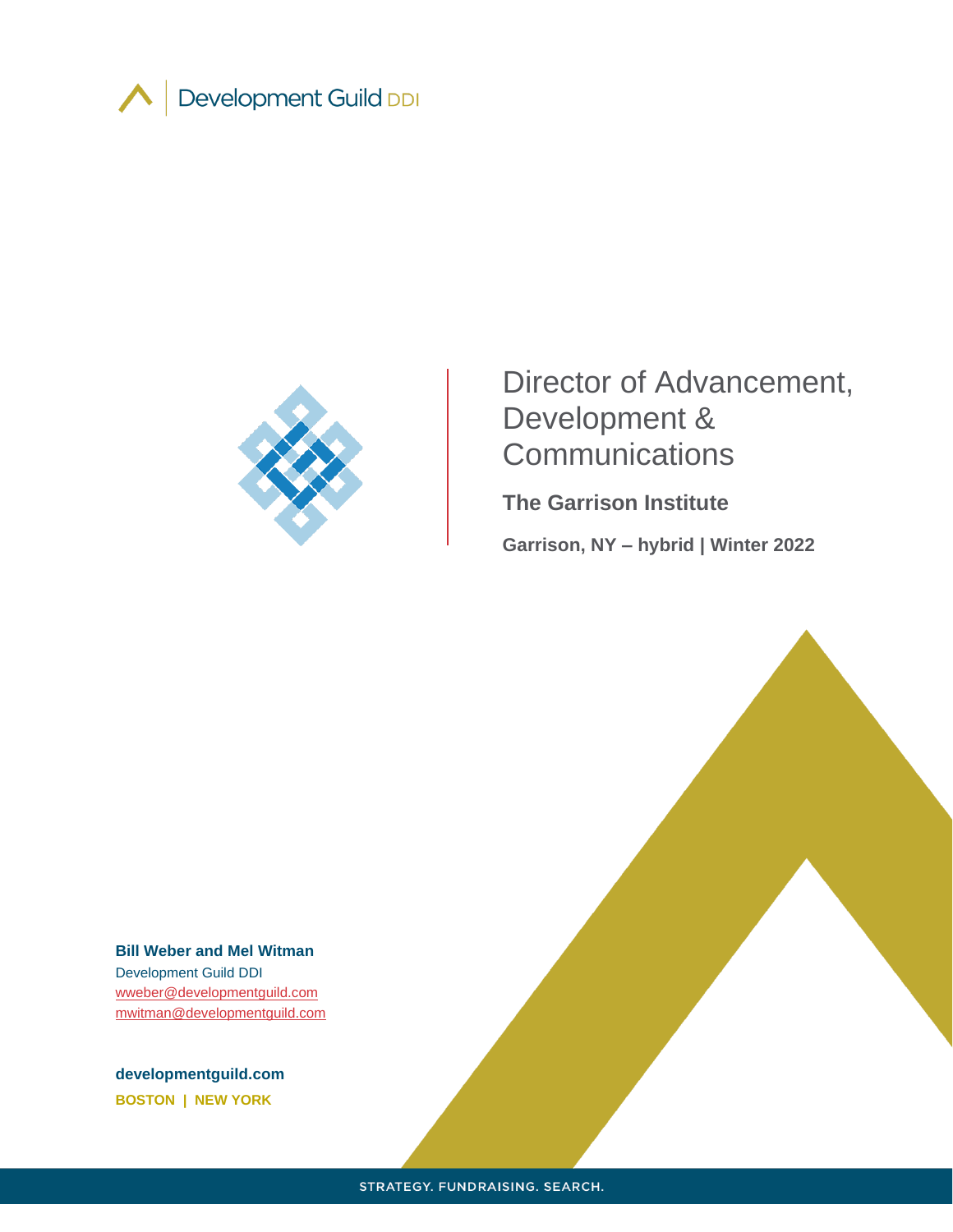*The Garrison Institute seeks a mission-oriented entrepreneurial Director of Advancement, Development, & Communications to help promote the work of the Institute, bolster the relationships with multiple audiences, secure funding to ensure program longevity, and develop smooth and efficient workflows for internal staff.* 

## **About The Garrison Institute**

The Garrison Institute was established in 2003 as a not-for-profit, non-sectarian organization that explores the intersection of contemplation and engaged action in the world. Since its founding, the Institute has made the case for the relevance of contemplative-based approaches to social and environmental change, and demonstrated that they can be applied in practical, evidence-based ways while meeting scientific rigor and providing measurable, pragmatic results. The Garrison Institute provides several offerings and programs, including:



- **The Garrison Institute Fellowship**: Through monthly retreats, lectures from visiting scholars, Fellowship Forums, curated research and literature, and intra-fellowship collaborations, our Fellows develop relationships with one another as well as experts in the field, expand their individual understanding and methodologies, and organize meaningful offerings – such as public workshops and conference convenings – that have the potential to make long-term impact on communities and systems.
- **Contemplative-Based Resilience:** The Contemplative Based Resilience Project (CBR) was created in response to the need to address the chronic and acute stress that frontline professionals experience as they provide care for the most venerable in our society. The CBR Project teaches the ABCs of resilience: Awareness, Balance, and Connection with trainings and coaching that provide practical skills and tools to maintain mental health and well-being. Grounded in cutting edge, evidence-based research, the CBR Project was designed by experts in trauma informed care, humanitarian aid work, and psychology.
- **Pathways to Planetary Health**: Pathways to Planetary Health (PPH) is the Garrison Institute's signature environmental initiative, building upon nearly two decades of experience developing practical, scalable solutions to global problems by integrating science, mindfulness, and morality. With a particular focus on environmental change and its health impacts, PPH hosts public forums, leadership programs, and courses for executives in the financial and business sectors, all in pursuit of planetary health.
- **Compassionate Leadership**: It's possible to be a successful leader both in business and in life – while building a more sustainable, compassionate society. The novel challenges of today require a novel approach, one that combines deep introspection and compassion. Learning how to hone those qualities puts you in a position to succeed as a leader.

Through its retreats and programs, more than 100,000+ individuals have learned contemplative-based methods for building personal resiliency and transforming their approach to work in the world. The Institute has a team of over 30 permanent staff with an annual operating budget of approximately \$4 million. The Institute is housed in a beautifully renovated former monastery on 90 acres overlooking the Hudson River an hour north of New York City. To learn more, please visit [www.garrisoninstitute.org](http://www.garrisoninstitute.org/)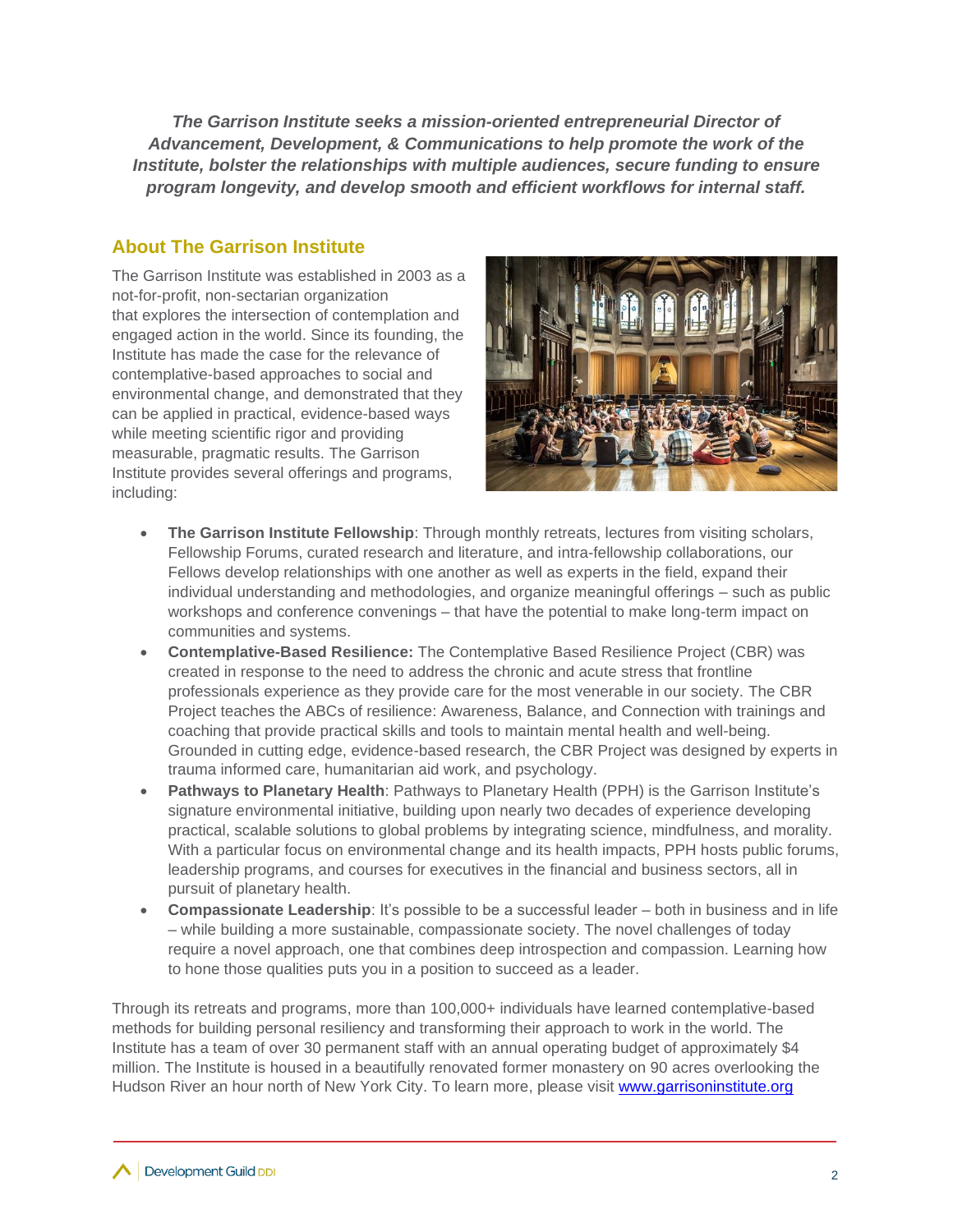### **Philanthropic Emphasis at The Garrison Institute**

The Institute seeks to provide a balance between individual giving and unrestrictive grants with a focus on strategic partnerships, where funders can sponsor our innovative services and programs for target populations and nonprofits. The Institute is working with a branding consultant to enhance their external relations strategy, as they re-invigorate a new phase of programing and philanthropy.



# **About the Position**

The scope of work for the Director of Advancement, Development, & Communications can be categorized into the following areas:

- **Fundraising:** raise at least \$1.5 million per year through individual giving, major gifts, and foundation support; develop a three-to-five-year fundraising strategic plan to guide our future efforts; integrate fundraising across our programs in a way that aligns with our values; Engage and steward key donors
- **Brand + promotion:** help crystallize the story of the Institute and its core offerings; work with the Creative Director of Marketing and Communications and manage outside consultants on the dayto-day execution of marketing and promotional efforts, ensuring alignment with the Institute's brand and voice; develop three-to-five-year strategic budget for marketing and promotional efforts
- **Audience + community:** in partnership with staff and program directors, bolster the connection of each person to the Garrison Institute; ensure consistency of message across audiences and across programs and fundraising initiatives; develop strategic plan for long-term audience development and cross-promotion of programs
- **Staff + workflows:** partner with program directors to ensure their work and the Institute's work is aligned; partner with staff to develop smoother and more efficient workflows for communications and content dissemination; develop three-to-five-year strategic plan for growing the advancement staff, then lead hiring and training process for new staff
- **Leadership + Management:** reporting to Diana Rose, Co-Founder, with direct access to Jonathan Rose, Co-Founder and Chairman; member of senior management team; provide support for advisors and board members as appropriate

# **Key Responsibilities**

- Synthesize and articulate advancement communications and development priorities consistent with Garrison mission, programs, and branding strategies
- Create and successfully implement 1- and 3-year advancement strategic plan
- Develop and implement innovative processes to foster meaningful stakeholder collaboration
- Ensure that Garrison philanthropic brand is integrated with the institute's web, social media, event, print and public relations
- Initiate and sustain new sponsorship and fundraising relationships
- Develop exceptional sponsorship and fundraising proposals, colleterial and social media content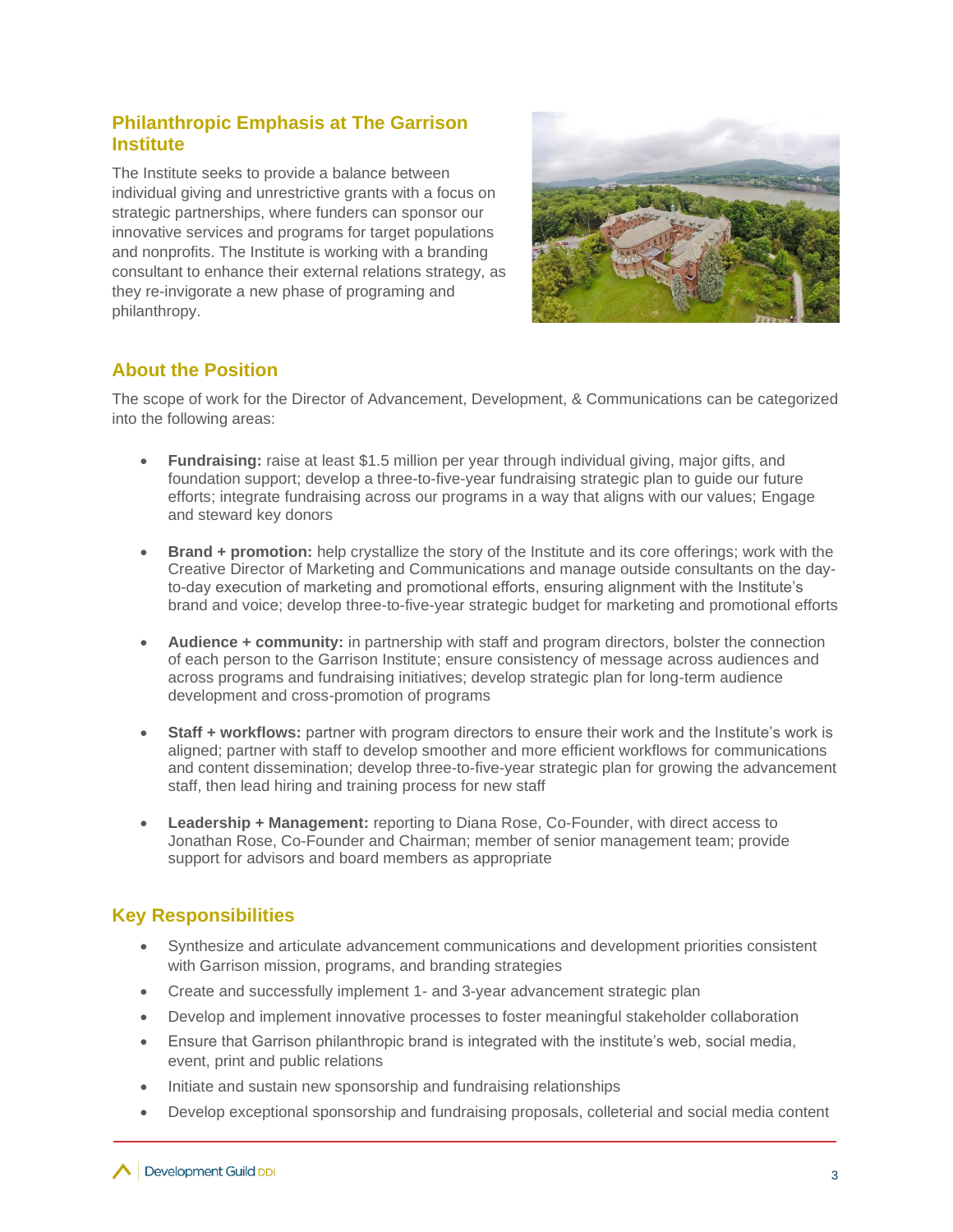- Spearhead sponsorship, major gift, and digital fundraising solicitations
- Supervise a small team and collaborate with branding/communications consultant
- Serve as a member of the senior management team
- Report to Co-Founder Diana Rose and collaborate with co-Founder/Board Chair Jonathan Rose

## **Key Qualifications**

The ideal candidate should demonstrate the following:

- Aligned with Garrison Institute mission and values
- Demonstrates systems thinking and advancement mindset
- Integration of fundraising, communications, and advancement mind set
- Nonprofit fundraising track record
- Relevant nonprofit communications and branding accomplishments
- Successful collaboration or with external and internal stakeholders
- Promotes team building and staff development
- Excellent writing and personal communication skills
- Appropriate career growth and job stability
- Ability to develop and sustain diverse networks
- Available to be on site two days a week and at least one overnight travel per month

Preferred, but not required qualifications:

- Relevant master's degree, certifications
- Exceptional digital acumen
- CRM use and/or conversion experience
- Fundraising campaign experience

#### *The Garrison Institute is committed to being is an equal-opportunity employer. Individuals from diverse backgrounds are encouraged to apply. All applications will be handled confidentially.*

#### *As of 2021, the Garrison Institute has implemented a mandatory COVID vaccination policy for staff and attendees of onsite retreats and events. Click here for more information: [https://www.garrisoninstitute.org/about-us/safety-protocols-for-covid-19/](https://nam11.safelinks.protection.outlook.com/?url=https%3A%2F%2Fwww.garrisoninstitute.org%2Fabout-us%2Fsafety-protocols-for-covid-19%2F&data=04%7C01%7Cmwitman%40developmentguild.com%7Ccaf4ff3e9b274e97e2c008d9f66188b2%7C2aa57a732c214c698a70b36ebd84cc62%7C0%7C0%7C637811721041896181%7CUnknown%7CTWFpbGZsb3d8eyJWIjoiMC4wLjAwMDAiLCJQIjoiV2luMzIiLCJBTiI6Ik1haWwiLCJXVCI6Mn0%3D%7C2000&sdata=pF9QA28q2VoUsgOlCOfrLHPGwaUeSw9g837yDINhWpc%3D&reserved=0)*

Candidates are strongly encouraged to provide a cover letter accompanying a resume and two writing samples. Please include what interests you about our mission, what has motivated you to apply and why interested in working for the Garrison Institute.

Please email your cover letter and resume in confidence to: Garrison@developmentguild.com

For more information, please visit [www.developmentguild.com.](about:blank)

#### **Bill Weber and Mel Witman**

Development Guild DDI

For more information about the Garrison Institute, please visit<https://www.garrisoninstitute.org/>